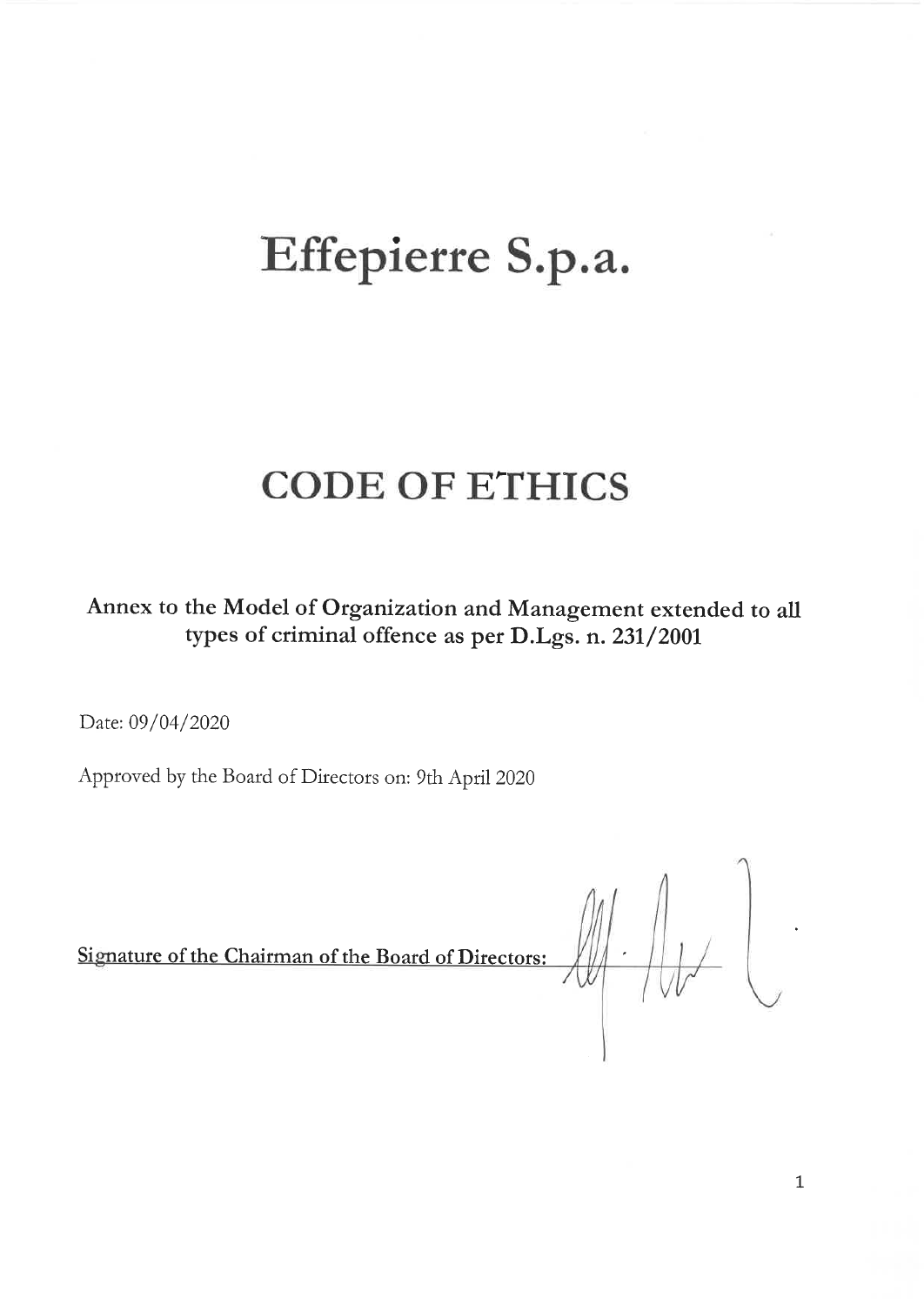# **TABLE OF CONTENTS**

| Compliance with the principles of transparency in accounting, administrative and corporate |  |
|--------------------------------------------------------------------------------------------|--|
|                                                                                            |  |
|                                                                                            |  |
|                                                                                            |  |
|                                                                                            |  |
|                                                                                            |  |
|                                                                                            |  |
|                                                                                            |  |
| Compliance with the Code of Ethics, reports on violations to the Supervisory and Control   |  |
|                                                                                            |  |
|                                                                                            |  |
|                                                                                            |  |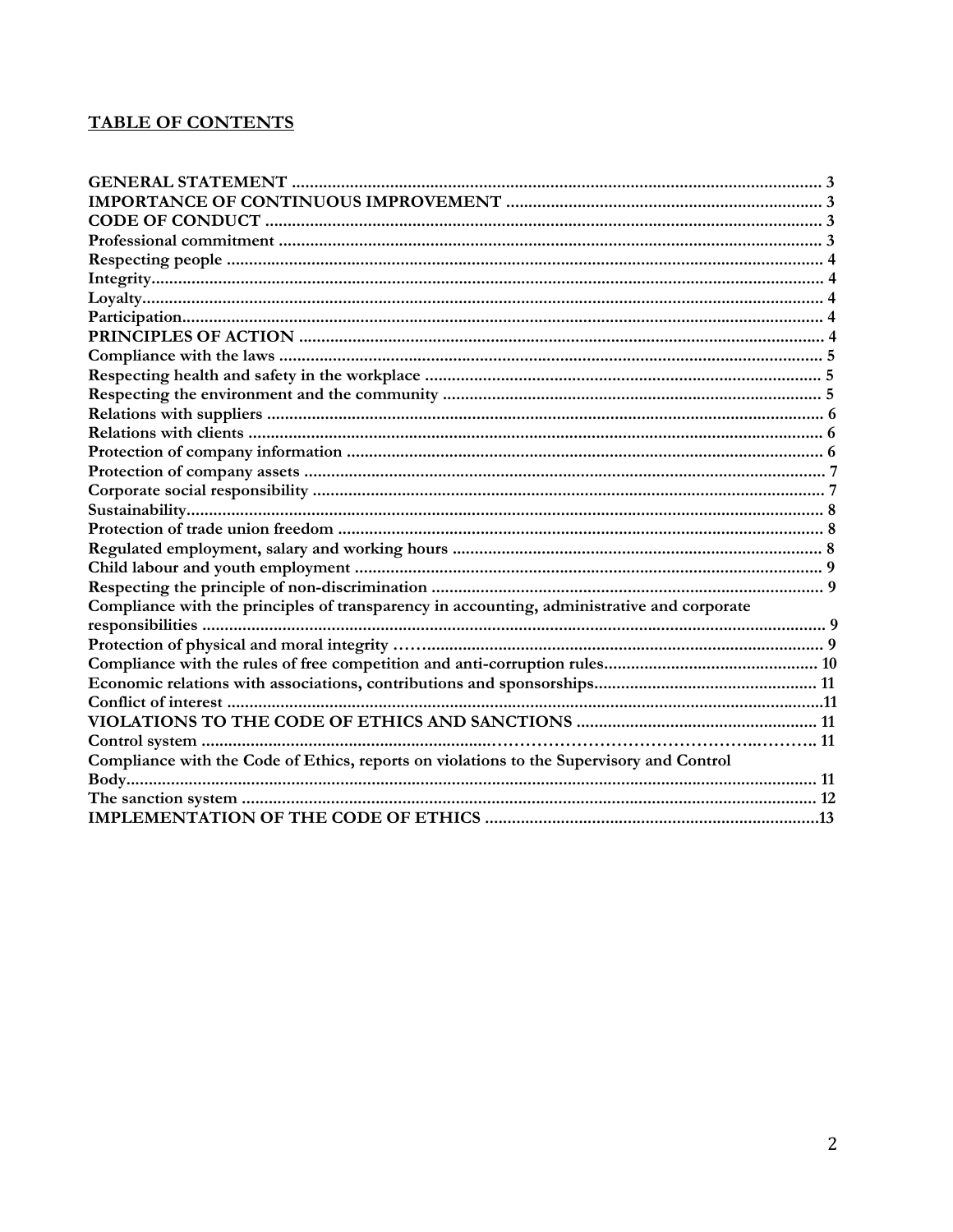#### **GENERAL STATEMENT**

This document was drawn up by the organization, in line with its policy, in order to regulate the principles of conduct and action that must govern the activities of each director, manager, employee and collaborator of the Company.

The application of these principles constitutes a condition for being part of **Effepierre S.p.A..**

The undersigning of the values and principles contained in this document is also an essential prerequisite for establishing partnerships and relationships of collaboration in various capacities with third parties.

#### **IMPORTANCE OF CONTINUOUS IMPROVEMENT**

In order to continue being a leader and successfully face the challenges of the global market, in the coming years, **Effepierre S.p.A**. shall continue to pursue excellency. To be an excellent company means ensuring the satisfaction of all stakeholders involved: employees/collaborators, clients, suppliers, shareholders and investors, within a framework of economic, social and environmental sustainability.

In particular, **Effepierre S.p.A.** bases its ethical principle on the continuous improvement of health and safety conditions in the workplace and on the protection of the environment. This aspect is fundamental in the systemic management of the company, since it allows a reduction of unwanted events (e.g. near accidents, accidents, injuries, environmental emergencies...) to the advantage of greater work efficiency, the direct consequence of which is evident within the context of the company's everyday life, wherein employees can operate in a healthy environment, in the certainty that any risks are constantly managed, with greater reliability and quality.

To guarantee what stated above, compliance with the provisions of this Code of Ethics and the predisposed Organizational Model is fundamental.

#### **CODE OF CONDUCT**

The code of conduct below lists the key points that all our collaborators must abide by, in order to work with passion, enthusiasm and positive energy.

#### **Professional commitment**

It is necessary to allow all internal and external collaborators to exercise their skills, to make use of their experiences and to improve themselves over time - also thanks to opportunities for professional training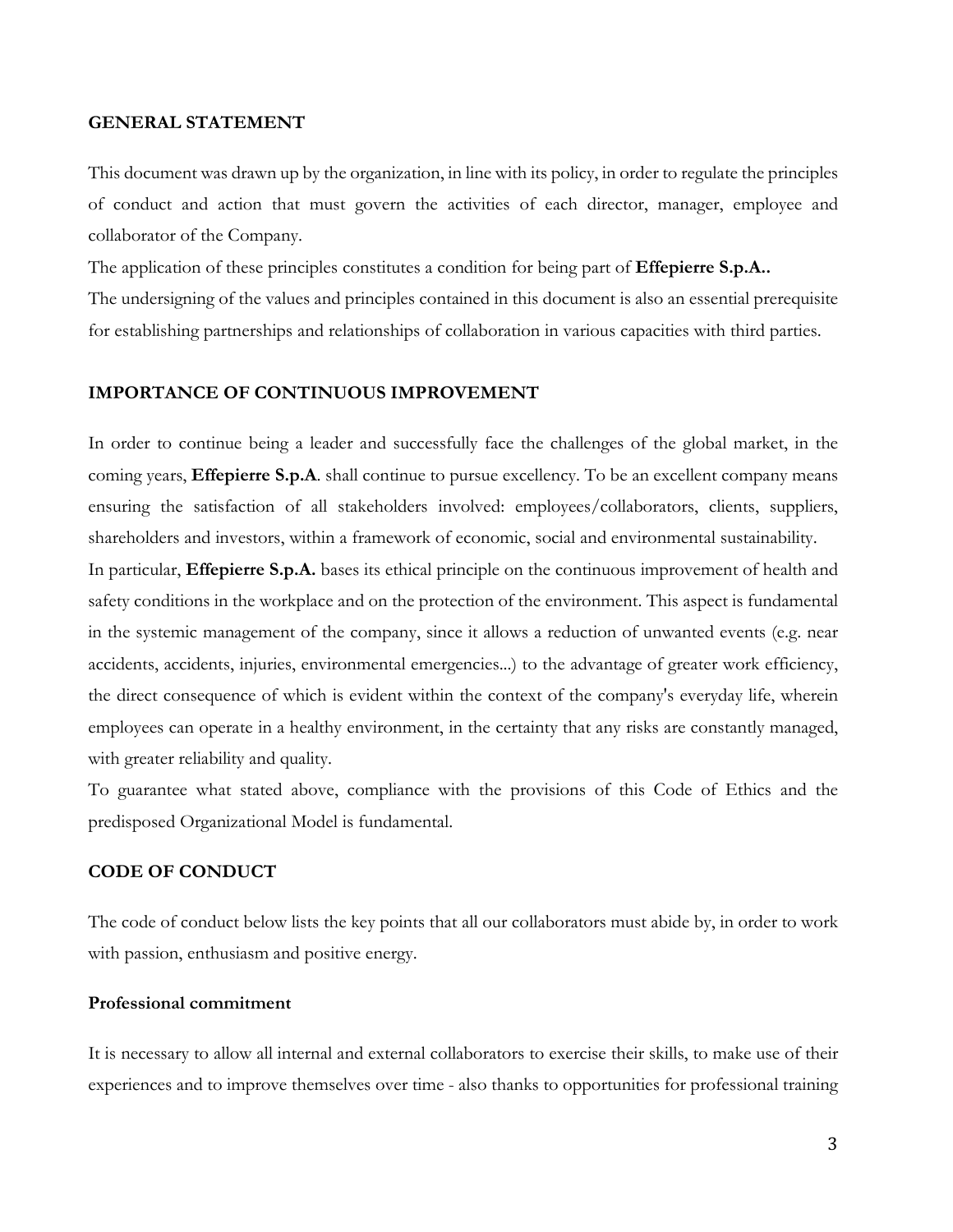and constant development in order to better carry out their tasks. An adequate professional commitment at all levels is essential in order to achieve the company's objectives.

#### **Respecting people**

When carrying out company activities, the integral development - both professional and individual - of each person is of the utmost importance. **Effepierre S.p.A.** achieves its objectives by promoting a healthy and safe working environment in full respect of its employees and their needs (health protection, reconciliation between personal and working life, enhancement of skills...). Respect is also expressed through the protection of the person's physical and moral integrity, as defined in the Principles of Action (see page 9).

#### **Integrity**

When building a professional activity, reliability and honesty are the basis towards both internal and external collaborators and in relations with third parties, whatever the local practices are.

The dedication to one's work must not pursue personal interests, but the shared objectives of **Effepierre S.p.A.** in compliance with the principles set out in this document. **Effepierre S.p.A.** is committed to spreading the culture of respecting the environment, the territory and health, through the implementation of the appropriate procedures.

#### **Loyalty**

Righteousness and fairness are required in all relations with superiors, colleagues, subordinates and external collaborators. It implies compliance with the provisions and internal regulations of **Effepierre S.p.A.** and adopting an attitude of transparency towards everyone and in all instances.

#### **Participation**

It is essential that each person display a sense of responsibility, within his/her own professional field, with the aim of excluding individualistic behaviours and encouraging teamwork and mutual collaboration, contributing in a positive and constructive way to the achievement of the set goals. The Company rejects management or operational methods that favour personal satisfaction over the general interest of **Effepierre S.p.A.**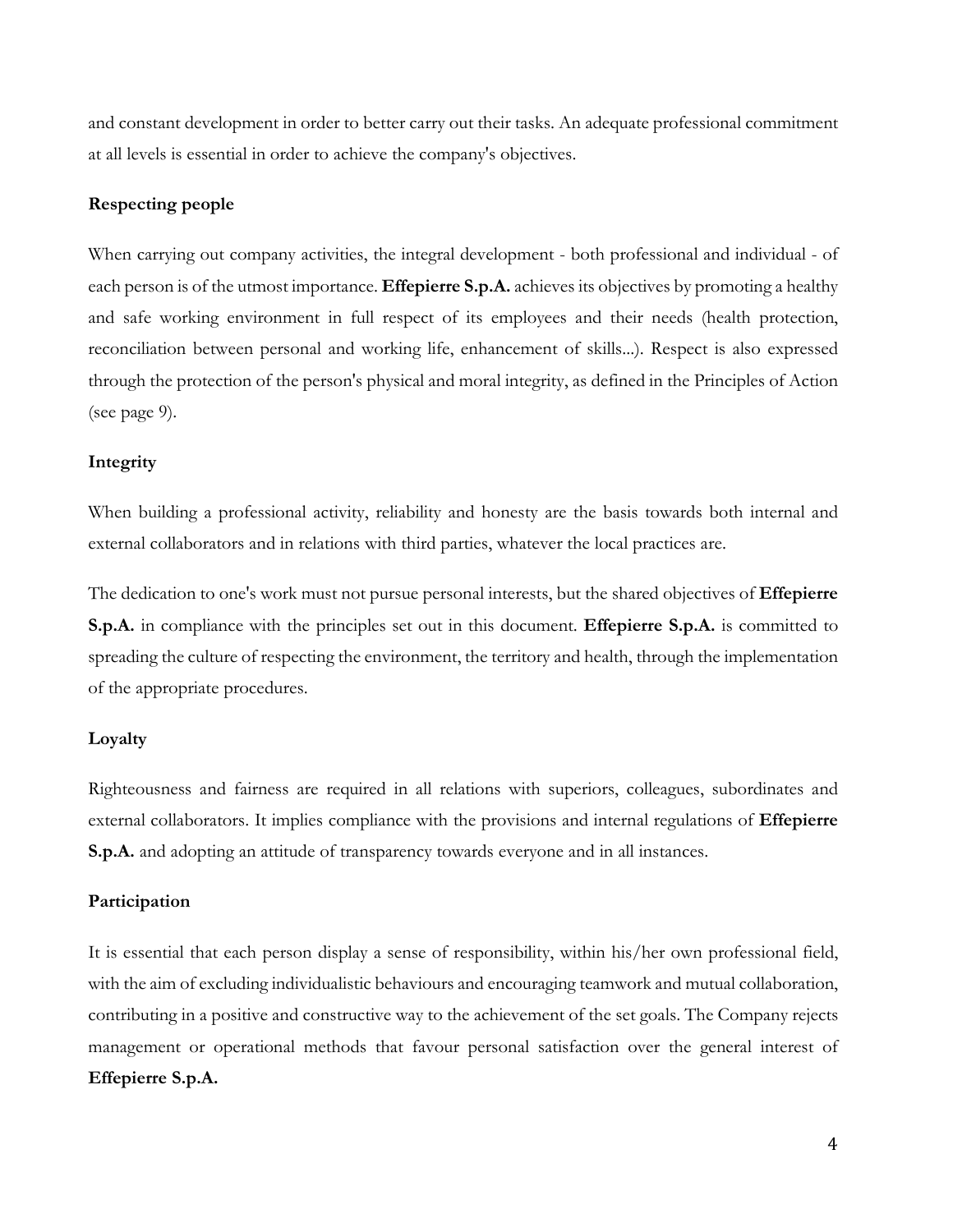#### **PRINCIPLES OF ACTION**

**Effepierre S.p.A.** has defined the principles of action that govern the activities of all its directors, managers and employees when performing their duties.

The objective is to be competitive on the market, working in a professional and economically sensitive way in order to offer products of extreme quality with the added value of respecting the law, the environment and the health and safety in the workplace. The Company plans its activities and monitors the results in compliance with the principles of transparency in the corporate administrative accounting responsibilities.

#### **Compliance with the laws**

**Effepierre S.p.A.** applies, in every field, the laws, regulations, rules that are applicable to its own reality, in order to achieve its objectives regarding quality, health and safety, environmental protection and continuous improvement.

Each employee, whatever the qualification, is aware of and is trained and informed about the legal implications relating to his/her activity. The company periodically communicates through scheduled internal courses and the provision of documents for office staff on the company's intranet network and by posting on the notice boards in order to inform people about the legislative implications related to their activities or resulting from failure to comply with the imposed rules.

In particular, **Effepierre S.p.A.** prohibits deliberately taking advantage of any gaps or deficiencies in laws and regulations if the result is non-compliance with the Company's rules.

Furthermore, the company has established the means and resources necessary for the training of its workers concerning the requirements of the law.

#### **Respecting health and safety in the workplace**

The Organization defines a policy to ensure the best possible protection of health and safety in the workplace and the prevention of any potential forms of risk, in the context of continuous improvement. This policy is applied equally to both its own employees and employees of outside companies, in the cases when they are engaged in work at the Company's sites.

In order to develop and check compliance with the management of Health and Safety, the Company relies on an implemented system, based on the shared and updated Risk Assessment Document. All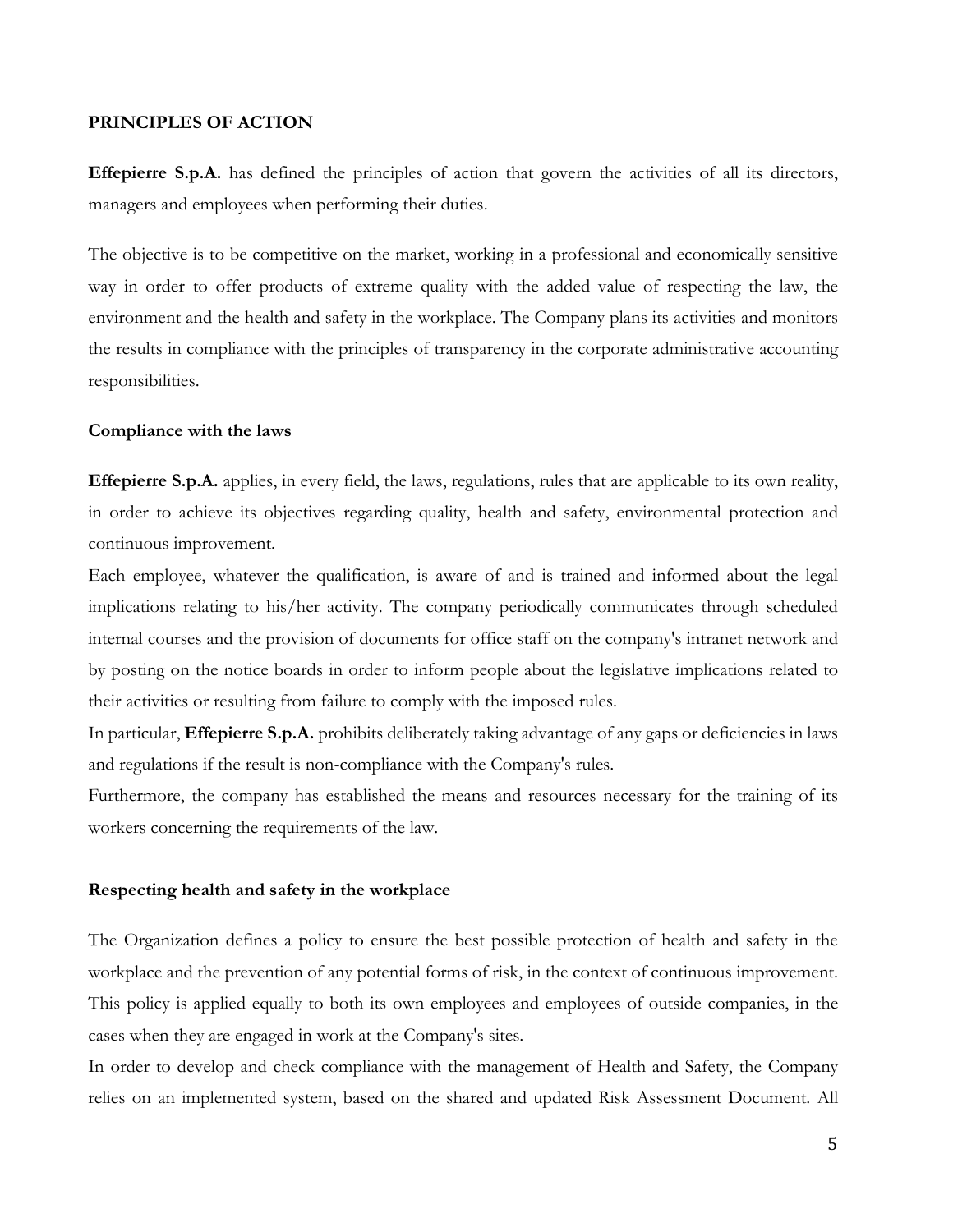employees, collaborators and third parties are required to strictly comply with all the measures required by the procedures and internal regulations of **Effepierre S.p.A.,** in terms of Health and Safety in the workplace, drawn up and updated in accordance with current legislation; in particular, everyone is required to report to their immediate superior any observations relating to problems or possible improvements.

#### **Respecting the environment and the community**

The Organization actively promotes the protection of the environment.

**Effepierre S.p.A.** has always been committed to preventing any risks that should arise for the population and the environment within its supply chain, not only in compliance with current environmental legislation, but also taking into account the development of scientific research and the best experiences in this field.

**Effepierre S.p.A.** intends to conduct its investments and its development in an environmentally sustainable way, respecting local communities, committing to optimizing its consumption of raw materials, water and energy, and reducing its pollutant emissions and the impact of its activities on the climate.

#### **Relations with suppliers**

When entering into a contract with a supplier, the relations must always be based on extreme clarity and on principles of transparency and independence.

The choice of the suppliers and the purchase of goods and services are made on the basis of the objective assessment of the supplier's competitiveness, quality, possession of technical/professional requirements, cost-effectiveness, price, integrity, reliability. The choice of contractors and subcontractors must be carefully evaluated, in order to guarantee all the requirements regarding health and safety in the workplace, with a view to preventing environmental pollution, as well as in regards to tax and social security compliance with particular reference to coordination activities. **Effepierre S.p.A.** maintains relations solely with companies in line with environmental requirements, in compliance with the existing legislation in this area.

#### **Relations with clients**

Fairness and respect towards clients play a central role in defining objectives. Relations with clients must be based on mutual trust and satisfaction. In particular, towards clients **Effepierre S.p.A.** guarantees its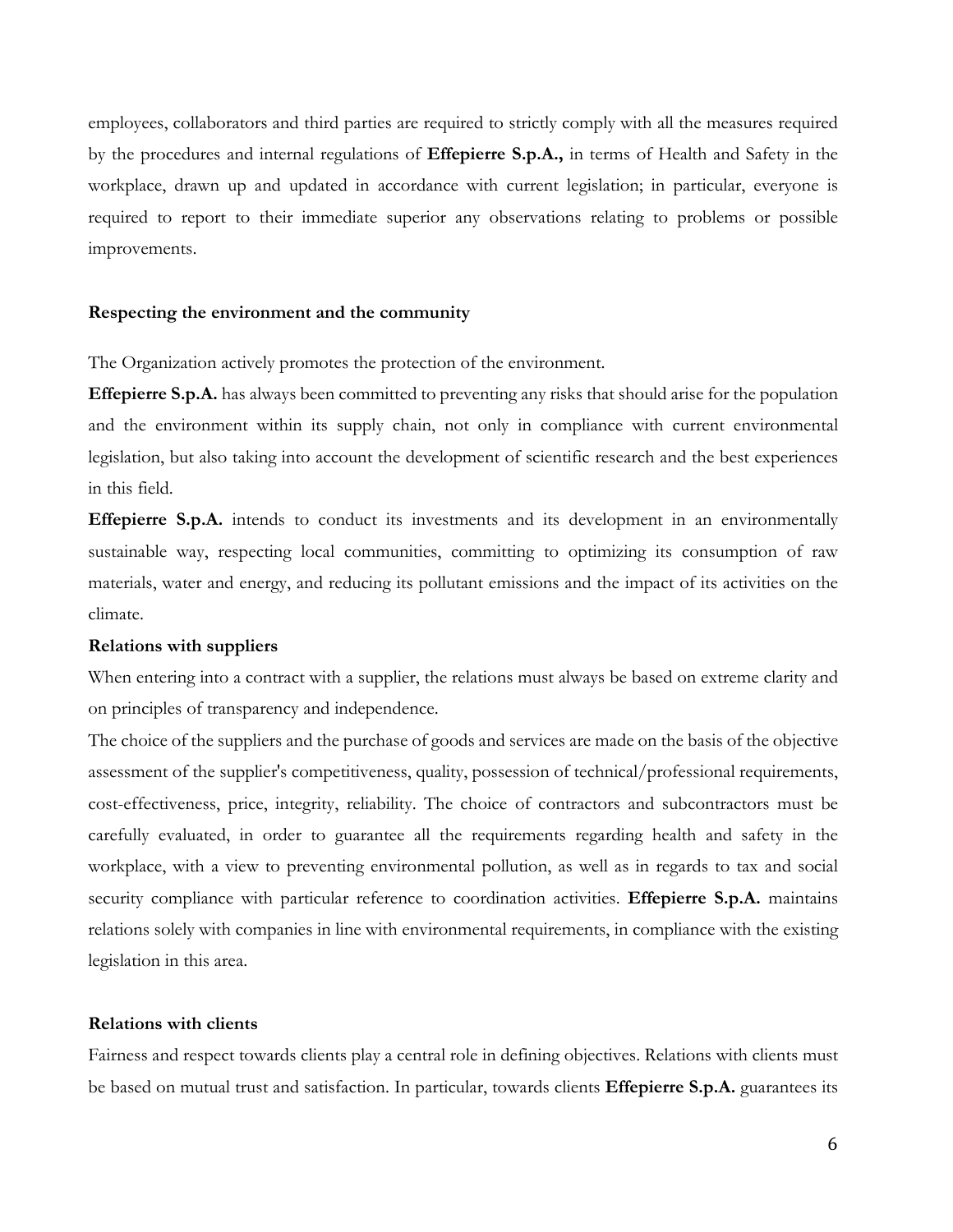commitment to providing them with a product of extreme quality, which exceeds their expectations and lasts over time. Only in this sense is it possible to remain competitive on the market.

#### **Protection of company information**

Collaborators must be aware of and carry out the provisions established by the Company policies regarding information security, including those of electronic nature, in order to guarantee integrity, confidentiality and availability. Any information obtained by a collaborator in relation to his/her activity is the property of **Effepierre S.p.A.** 

The information is processed by **Effepierre S.p.A.** in full respect of the confidentiality and privacy of the interested parties, in accordance with current legislation on the subject. In particular, the Company:

- has defined an organization for the processing of information that guarantees the correct separation of roles and responsibilities;
- requests third parties, who take part in the processing of information, to sign confidentiality agreements.

Collaborators who acquire information not in the public domain must employ the utmost caution and care when utilizing such information and avoid disclosing it to non-authorized persons, both inside and outside the company. This obligation shall remain in place even after the termination of the employment relationship, whatever the reason.

#### **Protection of company assets**

All collaborators are required to operate with due diligence to protect company assets, both physical and intangible, through responsible behaviour and in line with the operating procedures designed to regulate their use, accurately documenting how they are employed. In particular, each collaborator must:

- use the assets entrusted to him/her scrupulously and sparingly;
- avoid improper and/or personal use of company assets that may cause damage or reduction in efficiency or, in any case, in contrast with the interests of the company.

In regards to IT applications, each employee is required to:

• scrupulously adopt the provisions of the company's security policies, in order to not compromise the functionality and protection of the IT systems;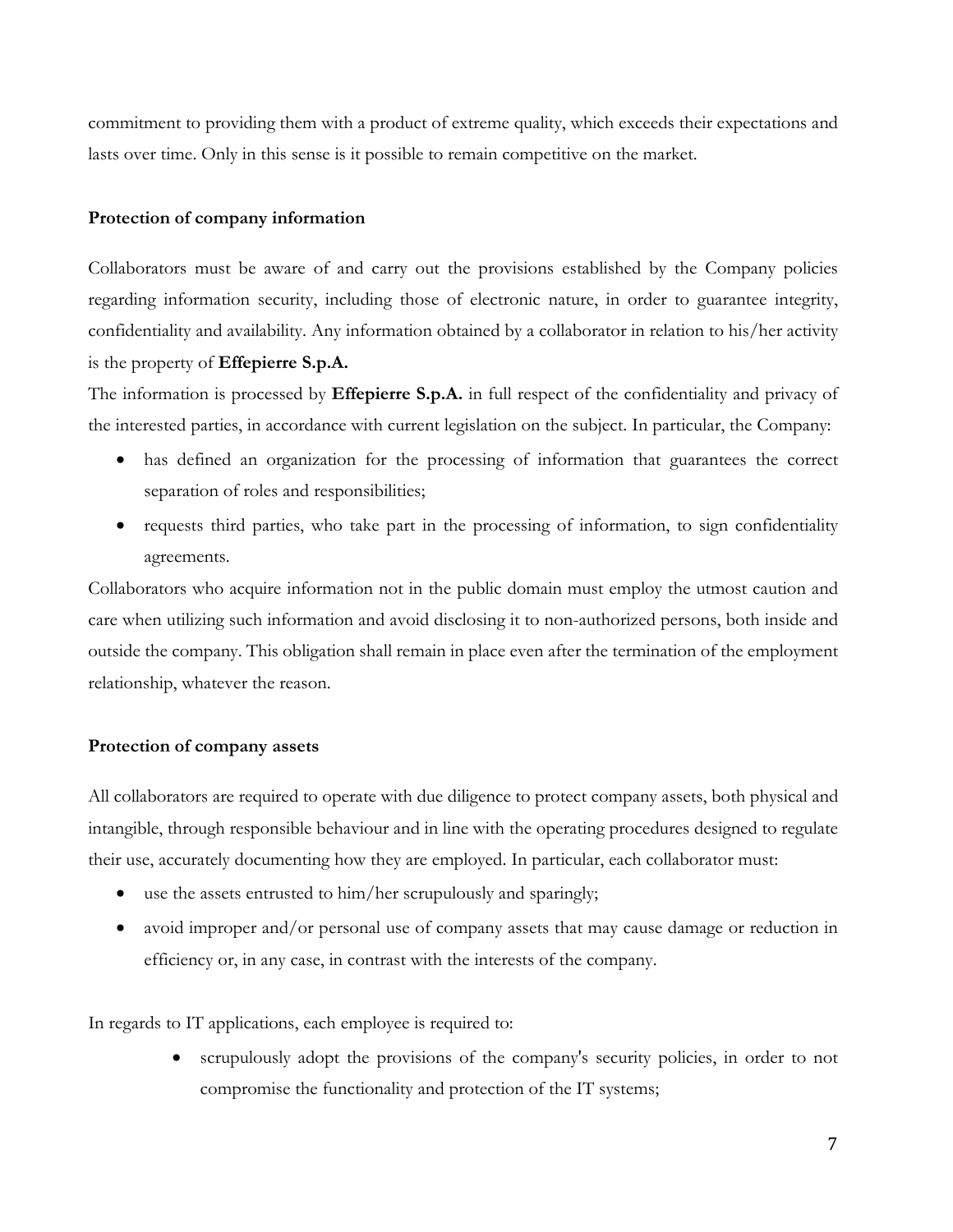- read and accept the provisions of the "IT Data Management" of Effepierre S.p.A.;
- not browse websites with indecent and offensive content and in any case unrelated to one's own working activity.

#### **Corporate social responsibility**

**Effepierre S.p.A.** is committed to maintaining transparent and fair relations with its stakeholders: clients, suppliers, institutions and the local community.

All employees, collaborators and suppliers are required to scrupulously comply with the measures established according to the procedures and internal regulations of **Effepierre S.p.A.,** drawn up and updated in compliance with current legislation. The company is committed to selecting suppliers on the basis of their compliance with the legislative prerequisites, as well as through and objective assessment of the supplier's competitiveness, quality, possession of technical requirements, cost-effectiveness, integrity and reliability.

In regards to the development of its international business activities, **Effepierre S.p.A.** protects and promotes human rights, imperative for building societies founded on the principles of equality, solidarity, rejection of war and for the protection of civil and political rights, social, economic and cultural rights and so-called third generation rights: the right to self-determination, peace, development and environmental protection. With a view to social responsibilities, it promotes a balance between work and private life, respecting the commitments of employees outside the workplace.

#### **Sustainability**

**Effepierre S.p.A.** is committed to developing a way of living that respects the cycles of the environment wherein the company carries out its activity without compromising the local community's ability to enjoy a healthy and prosperous environment.

Aware of the influence, albeit indirect, that the company may have on the context in which it operates, on the economic and social development as well as on the general well-being of the community, **Effepierre S.p.A.** is committed to spreading the culture of sustainability and social responsibility within the company and through communication addressed to suppliers and business partners. It is committed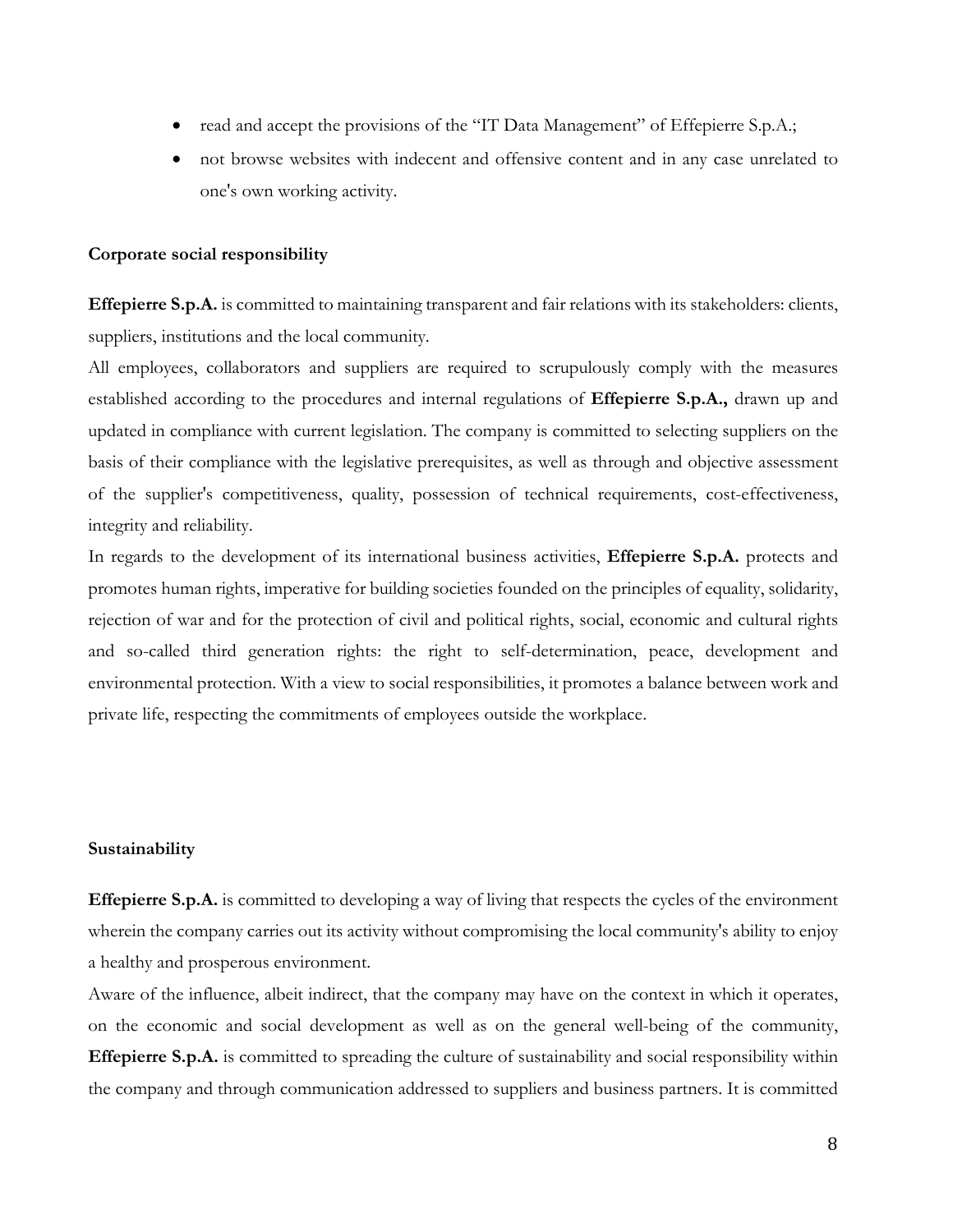to simultaneously creating competitive value for the company and its shareholders, for stakeholders and the local area. Considering sustainability from a social perspective, the company safeguards individual freedom, in all its forms, and rejects any type of discrimination and violence, forced labour and child labour.

At every stage of the production and work cycle, we are always careful to comply with the 17 Sustainable Development Goals of the 2030 Agenda of the United Nations (UN), the operational program whereby member States and economic and social realities are committed to achieving concrete goals in terms of sustainable development through the Harmonization of Economic Growth, Social Inclusion and Environmental Protection.

The FPR Green Evolution Project Brand is a clear indication of our daily commitment to Sustainability. A concrete process, destined to grow over time and in terms of initiatives, as we are convinced of the need to offer our clients the utmost reliability of a brand that is able to combine the greatest creativity and innovation with the compliance with the highest standards of environmental sustainability and with ethical and social codes.

For us, being sustainable also means safeguarding professional relationships with our collaborators/employees and our external partners, the lifeblood of our company.

#### **Protection of trade union freedom**

**Effepierre S.p.A.** guarantees its employees and collaborators full freedom of association with trade unions, without any interference.

The company union representatives shall not suffer any form of discrimination due to their role and they are guaranteed the use of time and of the company premises to carry out union activities in accordance with the provisions of current legislation and collective bargaining.

#### **Regulated employment, salary and working hours**

All workers shall be hired on the basis of a regular employment contract in accordance with the forms made available by national legislation.

The use of irregular or illegal forms of work is prohibited.

**Effepierre S.p.A.** recognizes the value of collective bargaining and guarantees that its employees and collaborators shall be paid in accordance with the provisions of the current national collective bargaining agreement implemented in the company. In relation to working hours, the Company guarantees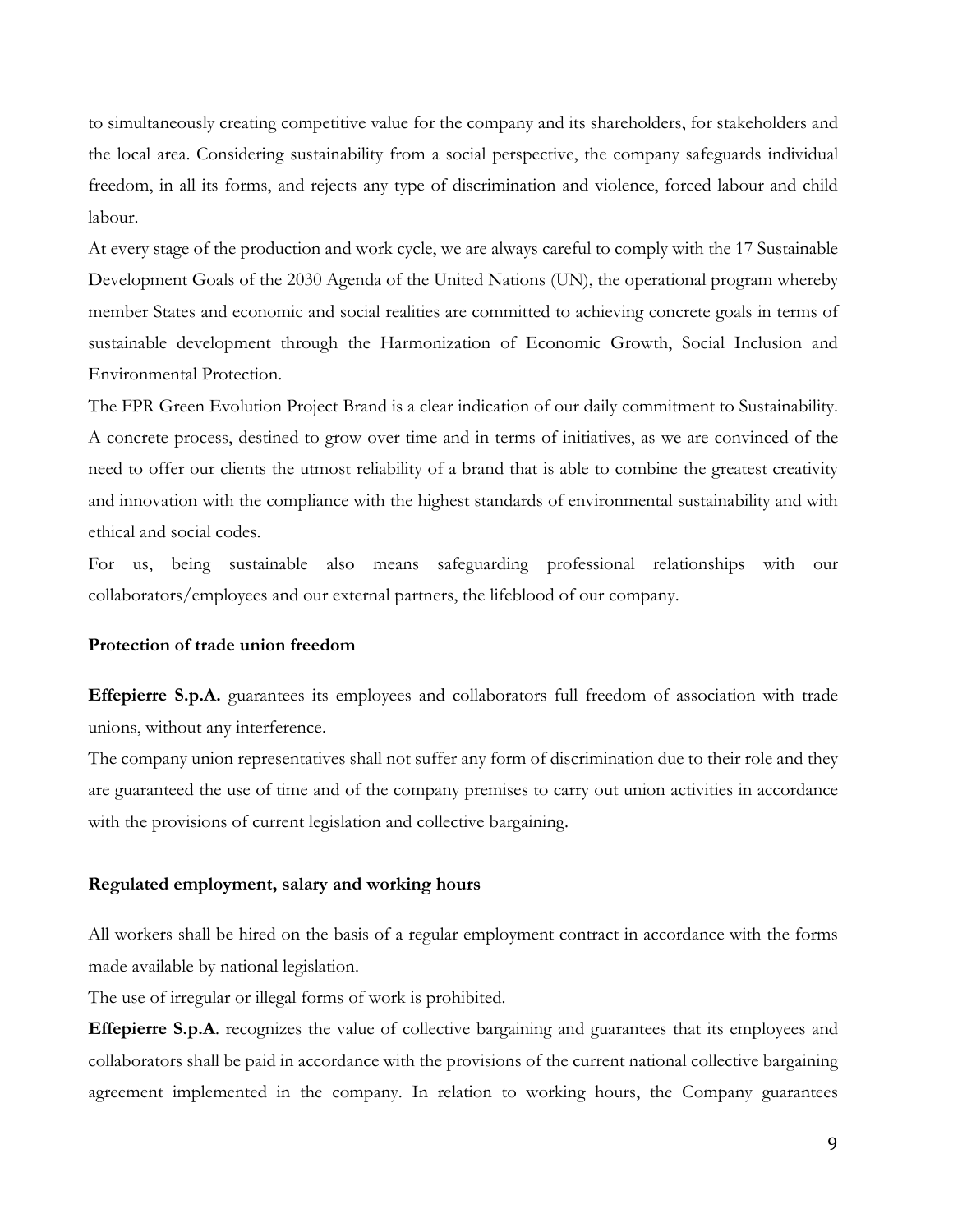compliance with the regulatory limits and with those of the current and implemented collective bargaining.

#### **Child labour and youth employment**

**Effepierre S.p.A.** does not employ and rejects child labour.

Furthermore, as a general rule it does not employ underage workers; if, in full compliance with national and international legislation (ILO conventions dedicated to child labour), it should decide to employ underage workers aged no less than sixteen (age limit established by national legislation), it shall guarantee special conditions for the protection of their health and safety, a dedicated path of growth and professional training and will also prohibit their employment during night shifts.

#### **Respecting the principle of non-discrimination**

**Effepierre S.p.A.** rejects all forms of discrimination based on age, sex, race, religion, language, political belief, disability, trade union membership.

Each worker must be employed, trained, promoted and paid exclusively on the basis of job performance. In particular, in order to safeguard the principle of non-discrimination against women, no difference in treatment shall be applied based on the person's sex, thus also guaranteeing equal opportunities and conditions to female employees when accessing top positions.

# **Compliance with the principles of transparency in accounting, administrative and corporate responsibilities**

**Effepierre S.p.A.** adopts adequate standards of financial planning, control and accounting systems, operating with the utmost accounting transparency. This transparency is based on the veracity, accuracy and completeness of the background information in the accounting records.

#### **Protection of physical and moral integrity**

All company staff, whose physical and moral integrity is considered a primary value of the Company, are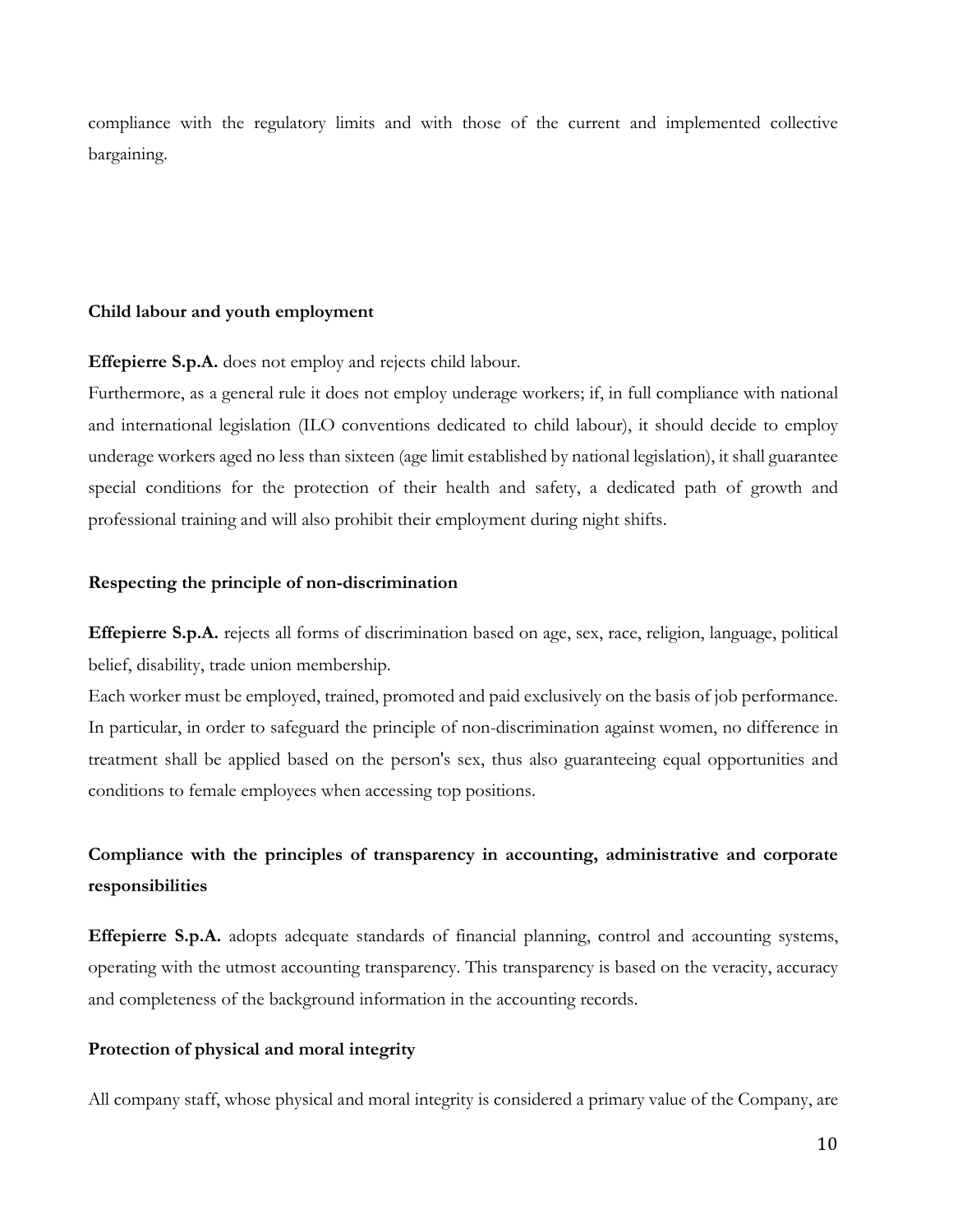guaranteed working conditions that are respectful of the individual's dignity, in safe and healthy working environments.

In particular, the Company shall not tolerate and shall therefore act in order to quell:

- abuse of power: requesting personal benefits and favours as an act due to a superior or adopting attitudes and/or carrying out actions that violate human dignity and especially the autonomy of the collaborator, all constitute an abuse of the position of authority;
- acts of psychological violence: attitudes or behaviours that are discriminatory or prejudicial against people and their beliefs;
- sexual harassment, behaviour or speech that may upset the personal sensitivity of the worker;
- acts of bullying, which can seriously compromise the health of the worker in the workplace;
- operational, horizontal and vertical mobbing which can lead to psychological situations with heavy repercussions on the operational activities of the employee.

Any behaviour that may constitute harassment, sexual and moral harassment, psychological violence, mobbing, straining, discrimination, is an intolerable violation of the dignity of all employees and collaborators; it compromises the physical and mental integrity, the trust and the motivation to work of the victim and may be viewed as a disciplinary offence.

Effepierre S.p.A. guarantees all employees and collaborators the right to be protected from any act or behaviour in contrast with this Code and adopts initiatives aimed at promoting mutual respect in regards to the person's inviolability through training, information and prevention measures. The person who acts in contrast with this Code violates a specific official duty.

Effepierre S.p.A. undertakes to promote general well-being and to eliminate any organizational cause and lack of information that may favour the onset of conflicts and psychological distress, resulting in the socalled organizational mobbing, recognized as a malaise deriving from structural dysfunctions in the organization of work.

# **Compliance with the rules of free competition and anti-corruption rules**

**Effepierre S.p.A.** intends to safeguard the value of fair competition, refraining from illegal behaviour and abuse of the dominant position.

In keeping with the principles of loyalty and integrity, the Company undertakes to take every action aimed at preventing and avoiding any type of illegal behaviour.

Specifically, **Effepierre S.p.A.** prohibits all employees or collaborators from accepting or offering money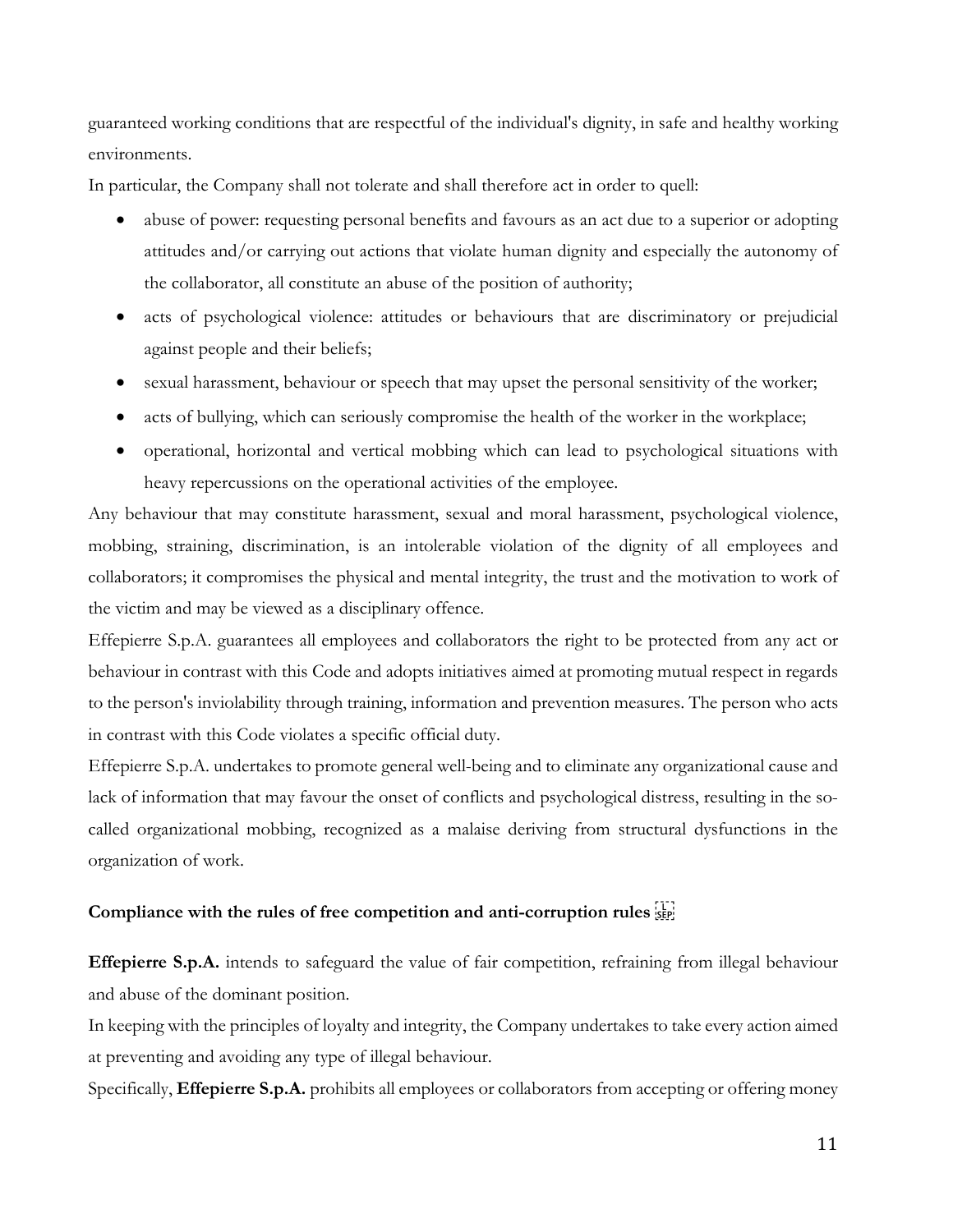or any other form of favour (including gifts or presents that exceed normal forms of courtesy) aimed at producing advantages for themselves and/or the Company.

All relationships with clients and suppliers must be based on the general principles of business ethics.

#### **Economic relations with associations, contributions and sponsorships**

In order to guarantee consistency to contributions and sponsorships, management must always be based on the following criteria:

- clear and verifiable allocation of resources;
- authorization by the Chief Executive Officer to manage these relationships for the Company;
- compliance with the applicable code of professional ethics, as well as with the applicable legal requirements.

# **Conflict of interest**

Each collaborator is required to avoid any possible conflict of interest, with particular reference to personal interests.

All employees of **Effepierre S.p.A.** must immediately make a report to a superior regarding any situation that may constitute, generate or even simply appear to be a conflict of interest.

# **VIOLATIONS TO THE CODE OF ETHICS AND SANCTIONS**

#### **Control system**

The Code of Ethics constitutes one of the fundamental elements of the Company's control system and is an integral part of the Organizational Model implemented by **Effepierre S.p.A.** in compliance with the Italian Legislative Decree 231/2001.

The internal control system must be oriented towards the adoption of tools and methods aimed at countering potential business risks, in order to establish an adequate assurance regarding compliance not only with the laws but also with internal provisions and procedures.

Management must constantly ensure compliance of conduct regarding what is stated in the Code and, if necessary, carry out specific monitoring programmes.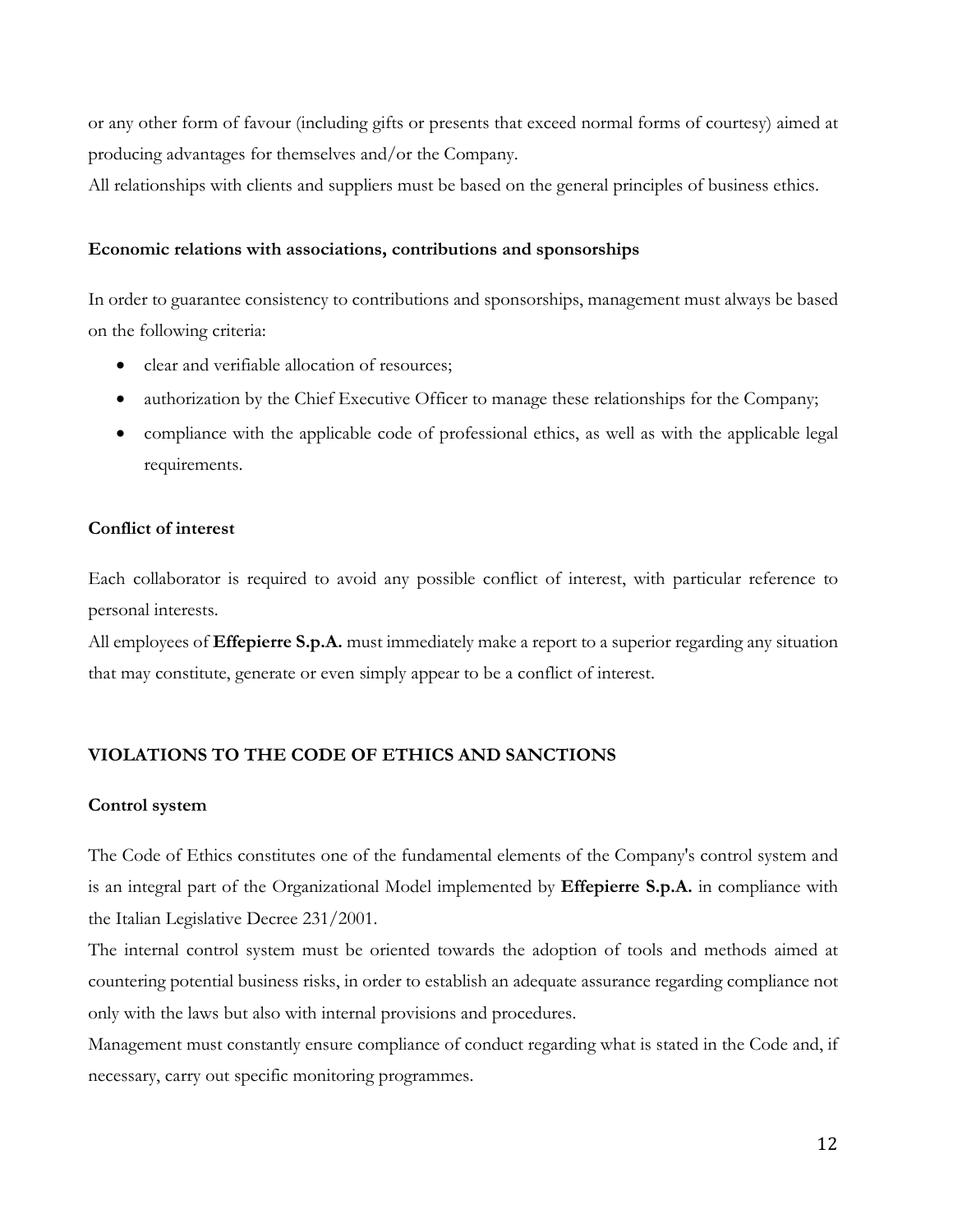#### **Compliance with the Code of Ethics, reports on violations to the Supervisory and Control Body**

Compliance with the rules of the Code of Ethics must be considered and essential part of the contractual obligations of employees pursuant to and for the purposes of art. 2104 of the Civil Code. It must also be considered an essential part of the contractual obligations undertaken by non-subordinate collaborators and/or subjects having business relations with **Effepierre S.p.A.** 

The Directors and Managers of the Company are responsible for ensuring that collaborators understand the Company's expectations and translate them into good practices. Managers and Supervisors must therefore ensure that the commitments set out in the Code of Ethics are implemented.

In order to guarantee the effective implementation of the Code of Ethics, **Effepierre S.p.A.** – in compliance with privacy and individual rights laws – has established information channels which may be used by whoever is made aware of any cases of non-compliance with the Code inside the Company to freely and confidentially report them to their Supervisor who shall in turn notify the Supervisory Body. In urgent cases, direct reporting to the Supervisory Body is allowed, either by signed and sealed letter addressed to the attention of the company's Supervisory Body or through the appropriate email address. After being notified of a breach in or an attempted violation of the rules contained in the Code of Ethics, the Company shall be responsible for ensuring that no one in the workplace may suffer retaliation, unlawful conditioning, inconvenience and discrimination of any kind, for reporting to the Supervisory Body the violation of the contents of the Code of Ethics or of the internal procedures.

Dismissals, demotions or other changes in duties, mobbing, adoption of unjustified disciplinary measures, or any other retaliatory or discriminatory measures adopted against the person who has made the report shall not be tolerated in any way.

Furthermore, following the report, the company shall promptly perform all appropriate checks and, if necessary, impose all appropriate sanctions.

#### **The sanction system**

The ascertained infringement on the principles established in the Code of Ethics and in the internal protocol procedures compromises the relationship of trust between **Effepierre S.p.A.** and its own managers, employees in general, consultants, collaborators in various capacities, clients, suppliers.

Infringements shall be prosecuted incisively, promptly and immediately, through the adoption – against those responsible for the violations, where deemed necessary for the protection of company interests and compatibly with the existing regulatory framework – of disciplinary and/or sanctioning measures,